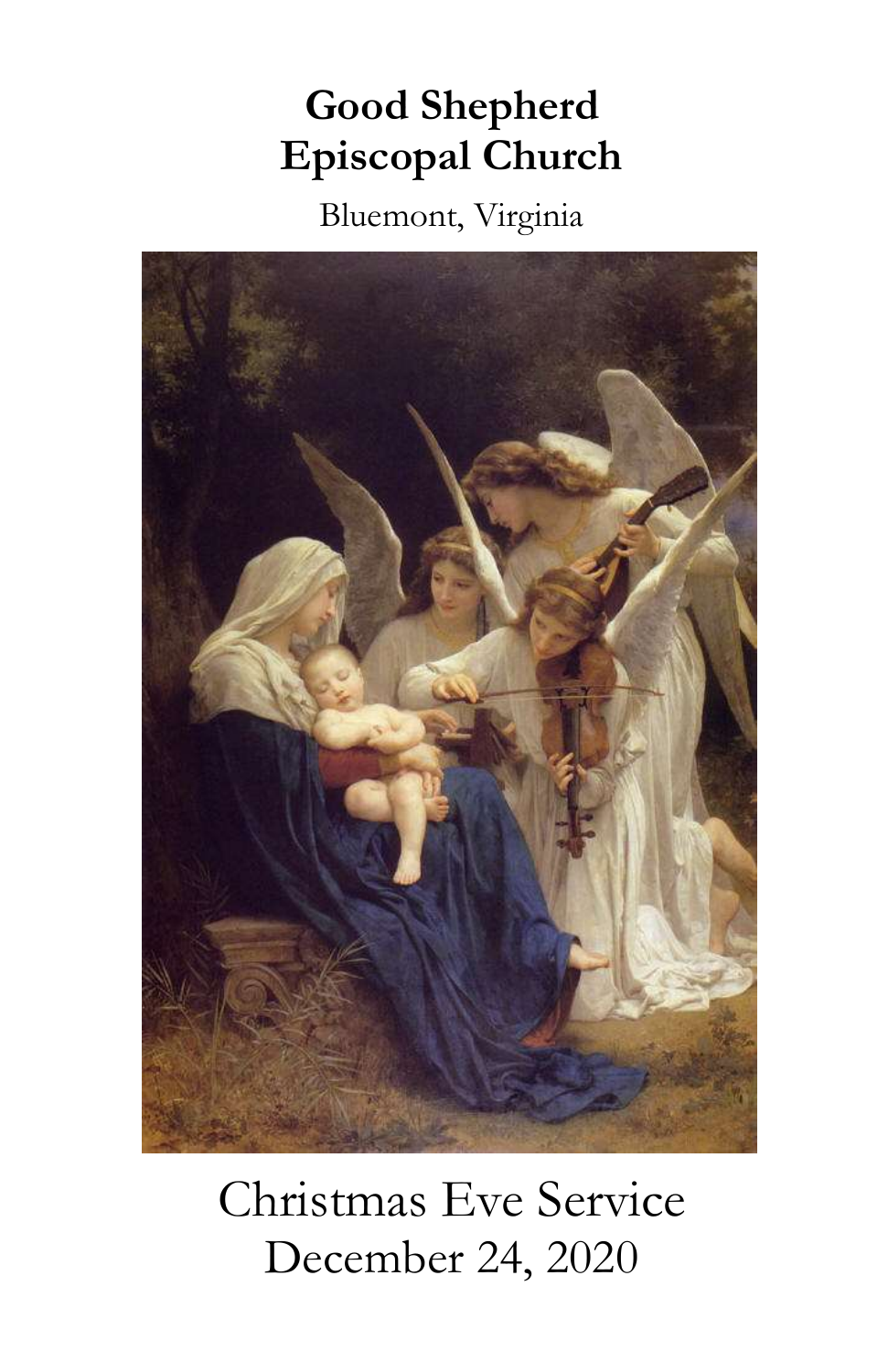

#### **Artwork acknowledgements**

*On the front cover:*  "Song of the Angels" Oil Painting by Adolphe-William Bouguereau (1881)

> *Above:*  "The Angel Appearing to the Shepherds" Oil on canvas by Thomas Cole (1833)

*Page 3:*  "The Birth of Jesus" Woodcutting by Julius Schnorr von Carolsfeld (1851)

*Last page:*  "Adoration of the Shepherds" Oil Painting by Gerard van Honthorst (1622)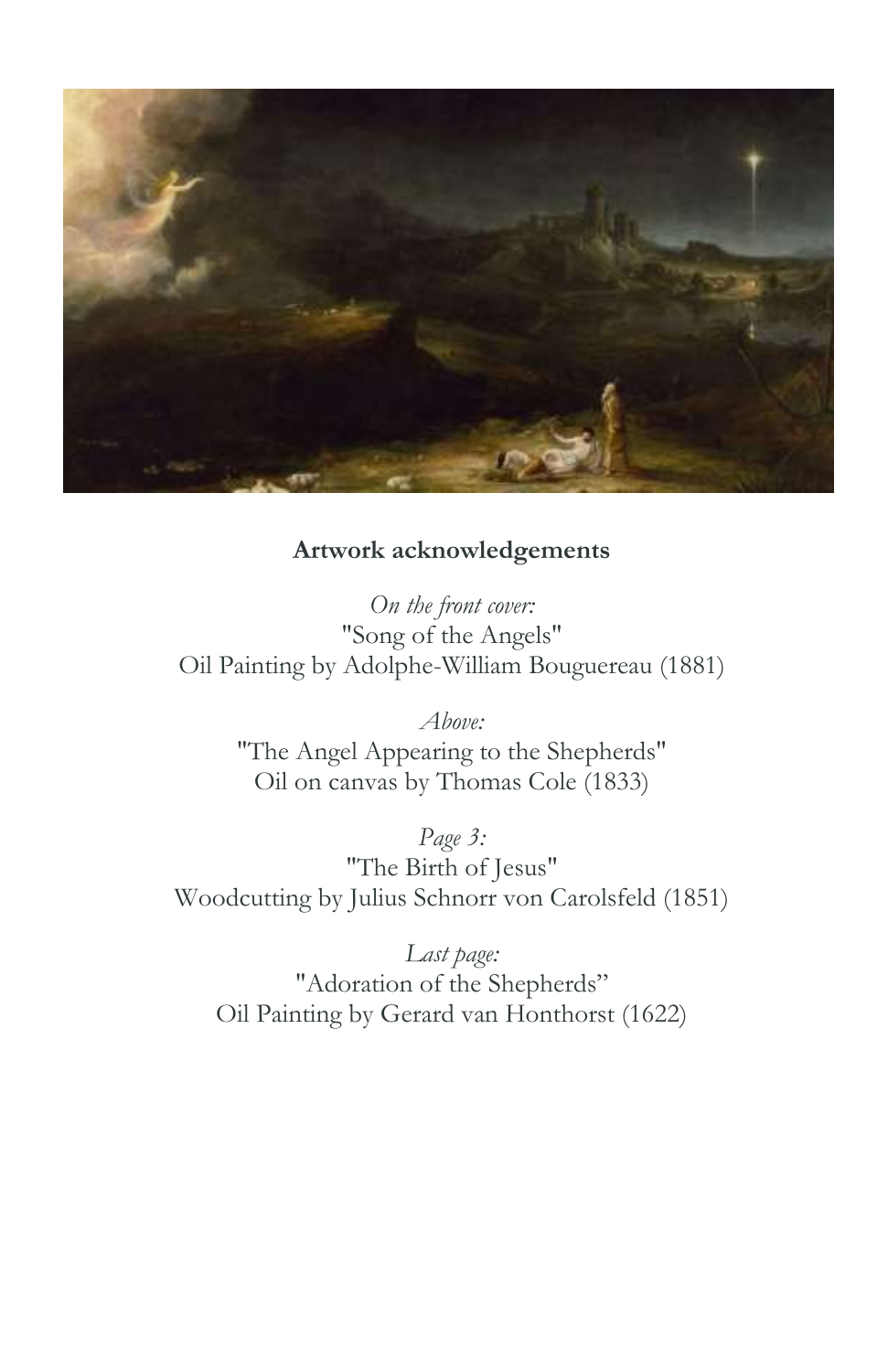

**Welcome!** We're glad you are here with us, virtually, tonight to celebrate our Lord's birth. May God bless you with a Merry Christmas and a Happier New Year.

 $+++++$ 

This Christmas Eve service is from the Book of Common Prayer, 1979, of the Episcopal Church ("The Red Book").

Hymns and service music are included in this bulletin

 $+++++$ 

Directions for standing and sitting are included in brackets [  $\Box$  ] for continuity with in-person worship and may be followed at your discretion from the comfort of your home worship space.

 $+++++$ 

Scripture Readings are from the New Revised Standard Version of the Bible.

 $+ + + + +$ 

All who seek God are welcome at the Lord's Table to receive, spiritually, the Bread and Wine of Christ's Body and Blood. Even if you do not seek God, you are still welcome because God seeks you. Come and hold in your hand and taste on your lips the love which we cannot comprehend.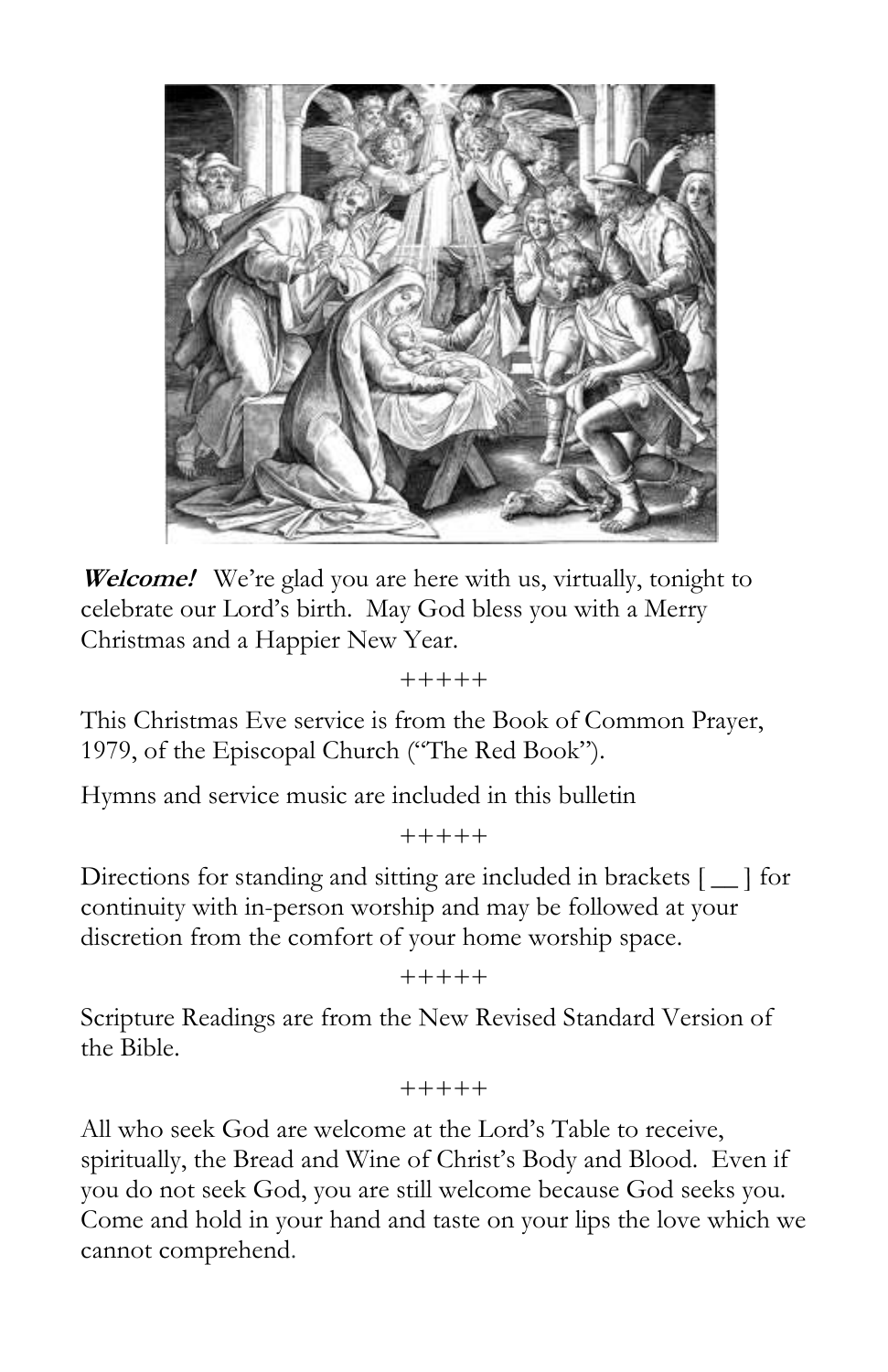Please join in from home, with your microphone muted, with all hymns, spoken responses, and service music, as included in this bulletin. The celebrant and a service leader will help guide you in these times of congregational involvement.

 $+ + + + +$ 

For our Candle Lighting ceremony, near the end of this evening's service, please have a candle ready to light during the playing of "Silent Night". You may light as many candles as you like, and hopefully one for each person in your virtually attending group.

+++++

During our pre-service time, we'll be playing music from various contributors. If you'd like to participate with a song or poem or story, please raise your hand and we'll do our best to call on you. The more participants, the merrier!

 $\sim$  Here is what we've planned so far  $\sim$ 

**"I Believe in Father Christmas"** Words and music by Greg Lake & Peter Sinfiel, Sung by Tim

- "Hark! the herald angels sing" Music by Felix Mendelssohn Josette – clarinet
- **"Christmas in Dixie"** by Alabama Sung by the Purnell Family
- **"Go Tell it on the Mountain"** African American Spiritual Josette – clarinet, Tim – vocal
- **"Silent Night"** by Joseph Mohr & Franz Gruber Josephine – piano
- **"Lo, how a Rose e'er blooming"** Sung by Josette & Tim
- **"Were You There on that Christmas Night?"** Words and music by Natalie Sleeth, Sung by Josette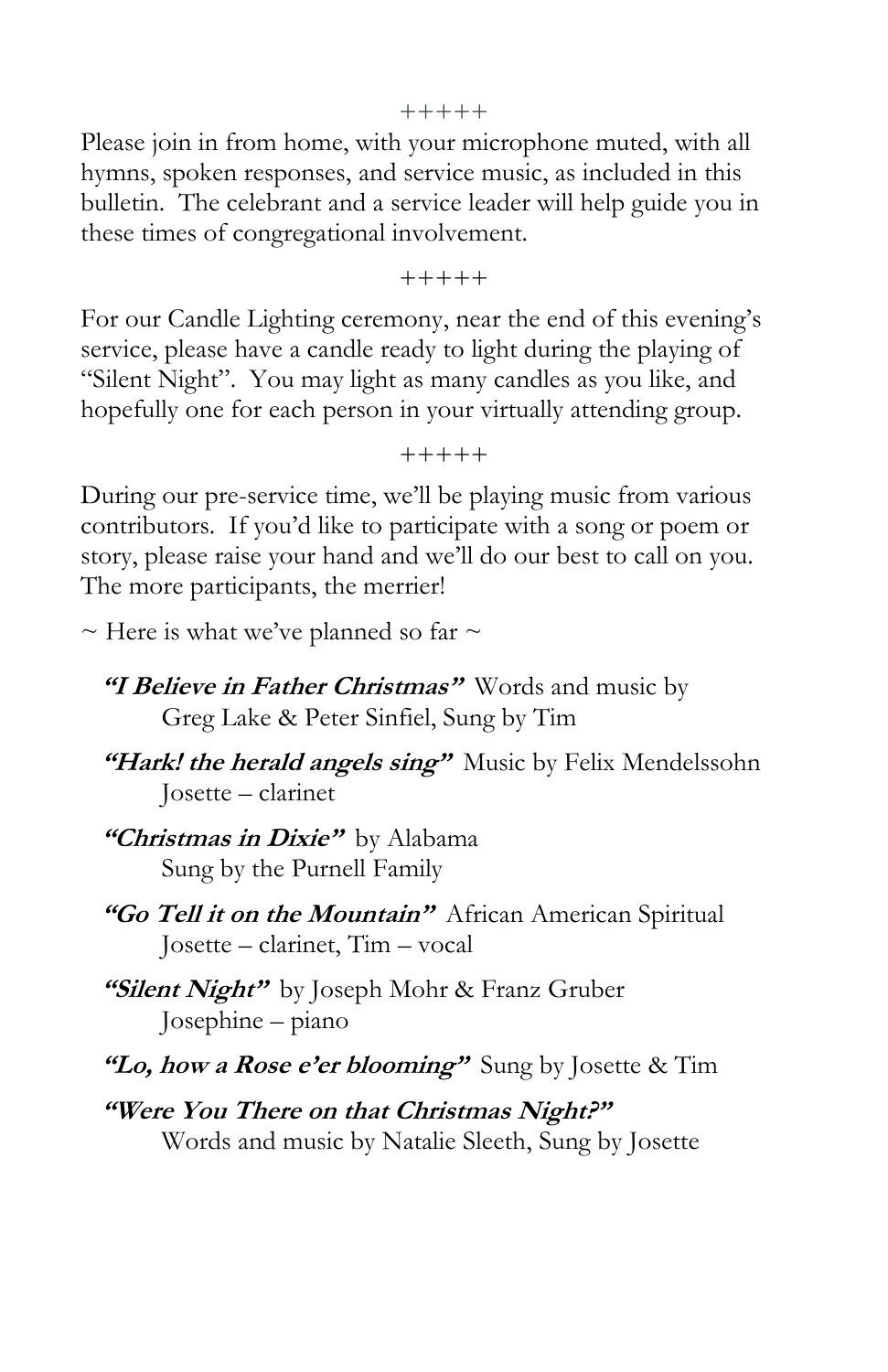# The Holy Eucharist: Rite Two with Spiritual Communion

# The Word of God

**Opening Hymn 83** "O come, all ye faithful" *vv. 1,6 Adeste Fidelis*

O come, all ye faithful, joyful and triumphant, O come ye, O come ye, to Bethlehem; come, and behold him, born the King of angels;

Refrain: O come, let us adore him, O come, let us adore him, O come, let us adore him, Christ the Lord.

Yea, Lord, we greet thee, born this happy morning; Jesus, to thee be glory given; Word of the Father, now in flesh appearing; [Refrain]

*[The people standing,] the Celebrant says*

Blessed be God: Father, Son, and Holy Spirit. *People* **And blessed be his kingdom, now and for ever. Amen.**

**Song of Praise** "He is born, the child divine" ~ Josette (Clarinet & Vocal) *Traditional French Carol*

*The Celebrant says*

Almighty God, to you all hearts are open, all desires known, and from you no secrets are hid: Cleanse the thoughts of our hearts by the inspiration of your Holy Spirit, that we may perfectly love you, and worthily magnify your holy Name; through Christ our Lord. **Amen.**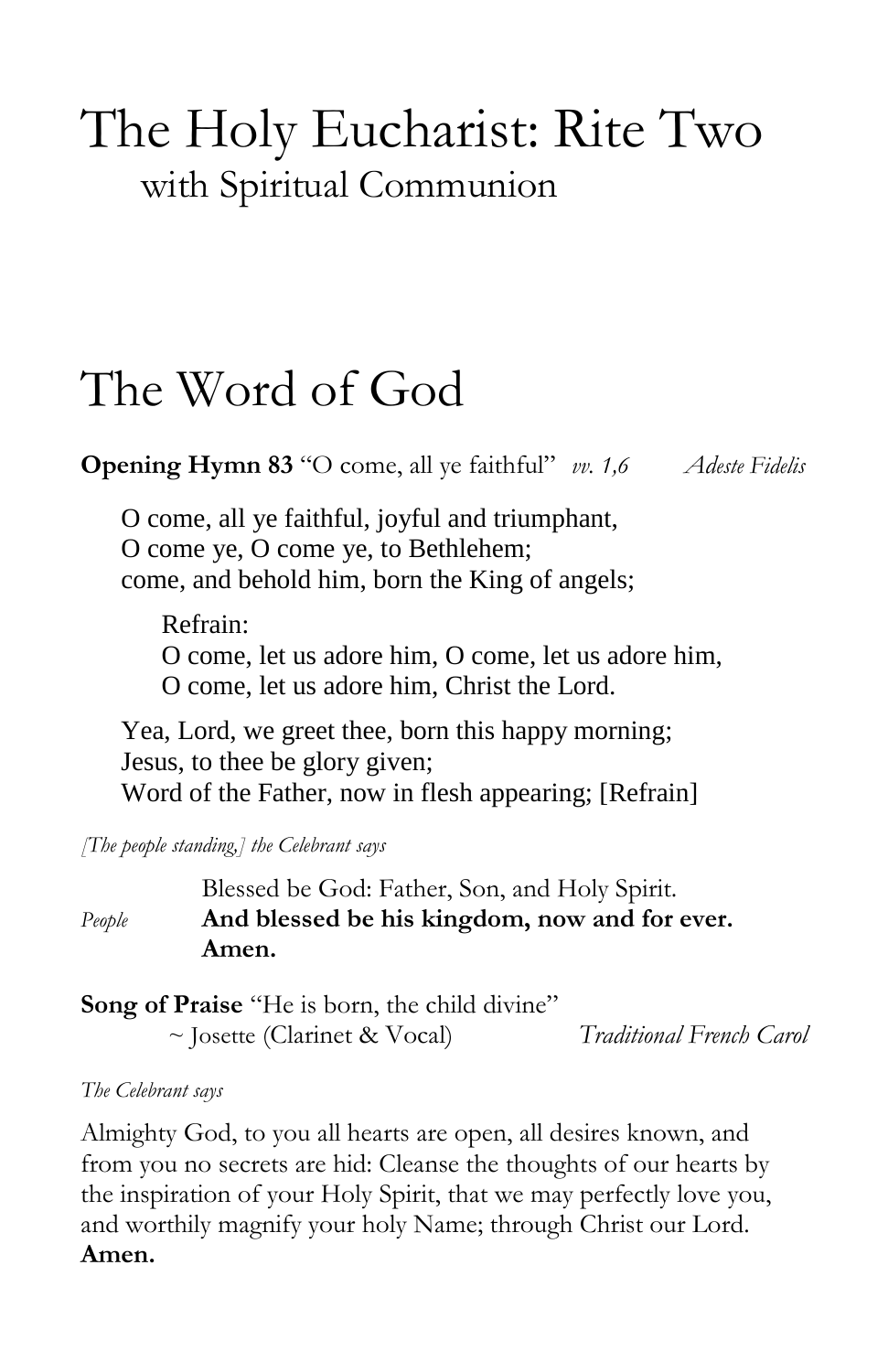## **The Collect of the Day**

*The Celebrant says to the people*

The Lord be with you. *People* **And also with you.** *Celebrant* Let us pray.

O God, you have caused this holy night to shine with the brightness of the true Light: Grant that we, who have known the mystery of that Light on earth, may also enjoy him perfectly in heaven; where with you and the Holy Spirit he lives and reigns, one God, in glory everlasting.

*People* **Amen.** *[The people may be seated]*

## **The Lessons**

*The Reader introduces the first lesson, saying*

A Reading from Isaiah.

### **Isaiah 9:2–7**

The people who walked in darkness have seen a great light; those who lived in a land of deep darkness on them light has shined. You have multiplied the nation, you have increased its joy; they rejoice before you as with joy at the harvest, as people exult when dividing plunder. For the yoke of their burden, and the bar across their shoulders, the rod of their oppressor, you have broken as on the day of Midian. For all the boots of the tramping warriors and all the garments rolled in blood shall be burned as fuel for the fire. For a child has been born for us, a son given to us; authority rests upon his shoulders; and he is named Wonderful Counselor, Mighty God, Everlasting Father, Prince of Peace. His authority shall grow continually, and there shall be endless peace for the throne of David and his kingdom.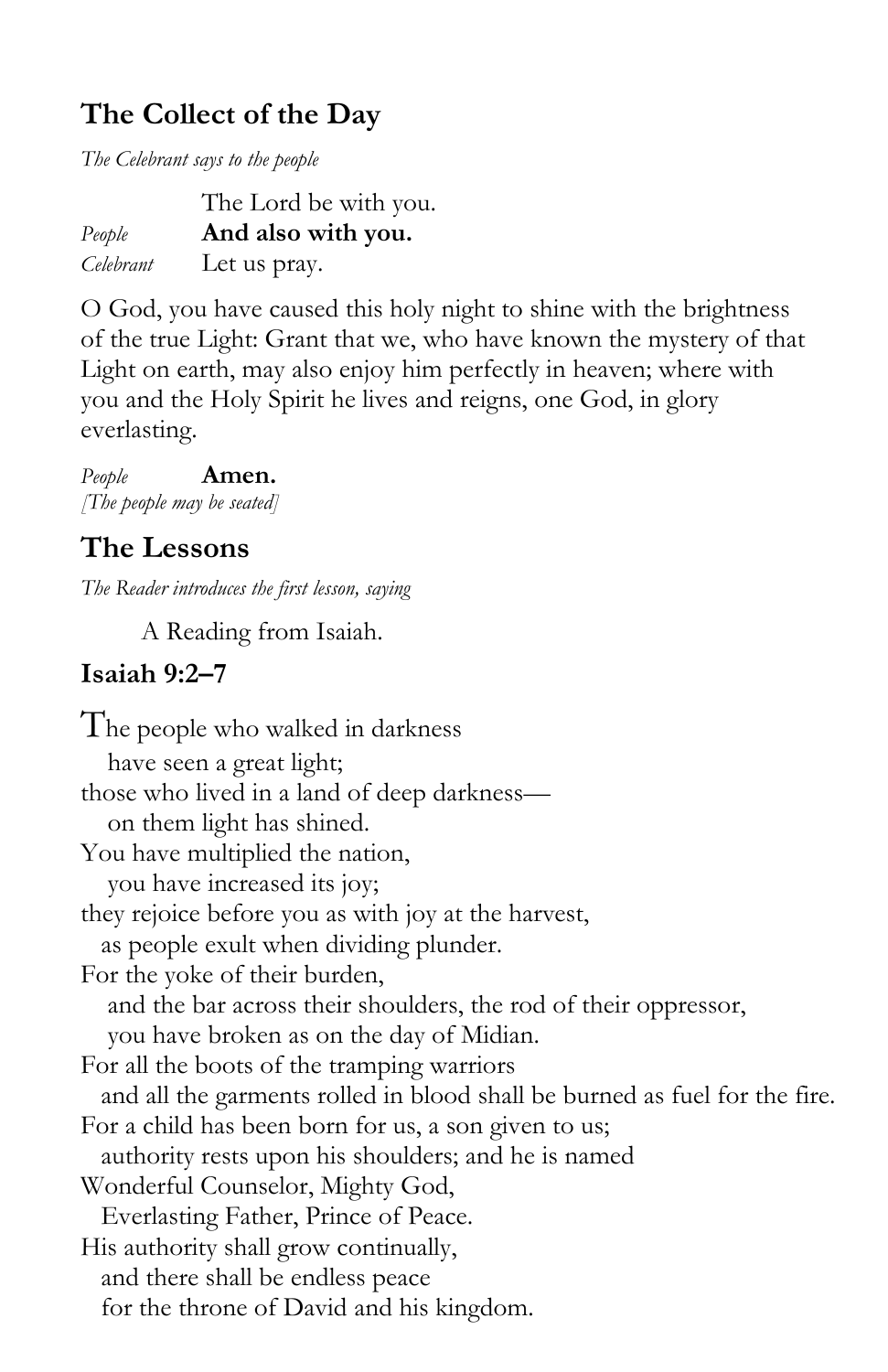He will establish and uphold it with justice and with righteousness from this time onward and forevermore. The zeal of the LORD of hosts will do this.

The Word of the Lord. *People* **Thanks be to God.**

*Cantate Domino*

1 Sing to the LORD a new song;  $*$  sing to the LORD, all the whole earth. 2 Sing to the LORD and bless his Name; \* proclaim the good news of his salvation from day to day. 3 Declare his glory among the nations \* and his wonders among all peoples. 4 For great is the LORD and greatly to be praised;\* he is more to be feared than all gods. 5 As for all the gods of the nations, they are but idols; \* but it is the LORD who made the heavens. 6 Oh, the majesty and magnificence of his presence! \* Oh, the power and the splendor of his sanctuary! 7 Ascribe to the LORD, you families of the peoples; \* ascribe to the LORD honor and power. 8 Ascribe to the LORD the honor due his Name;\* bring offerings and come into his courts. 9 Worship the LORD in the beauty of holiness;\* let the whole earth tremble before him. 10 Tell it out among the nations: "The LORD is King! \* he has made the world so firm that it cannot be moved; he will judge the peoples with equity." 11 Let the heavens rejoice, and let the earth be glad; let the sea thunder and all that is in it; \* let the field be joyful and all that is therein. 12 Then shall all the trees of the wood shout for joy before the LORD when he comes,\* when he comes to judge the earth. 13 He will judge the world with righteousness\* and the peoples with his truth.

**Psalm 96** *Sung by cantors*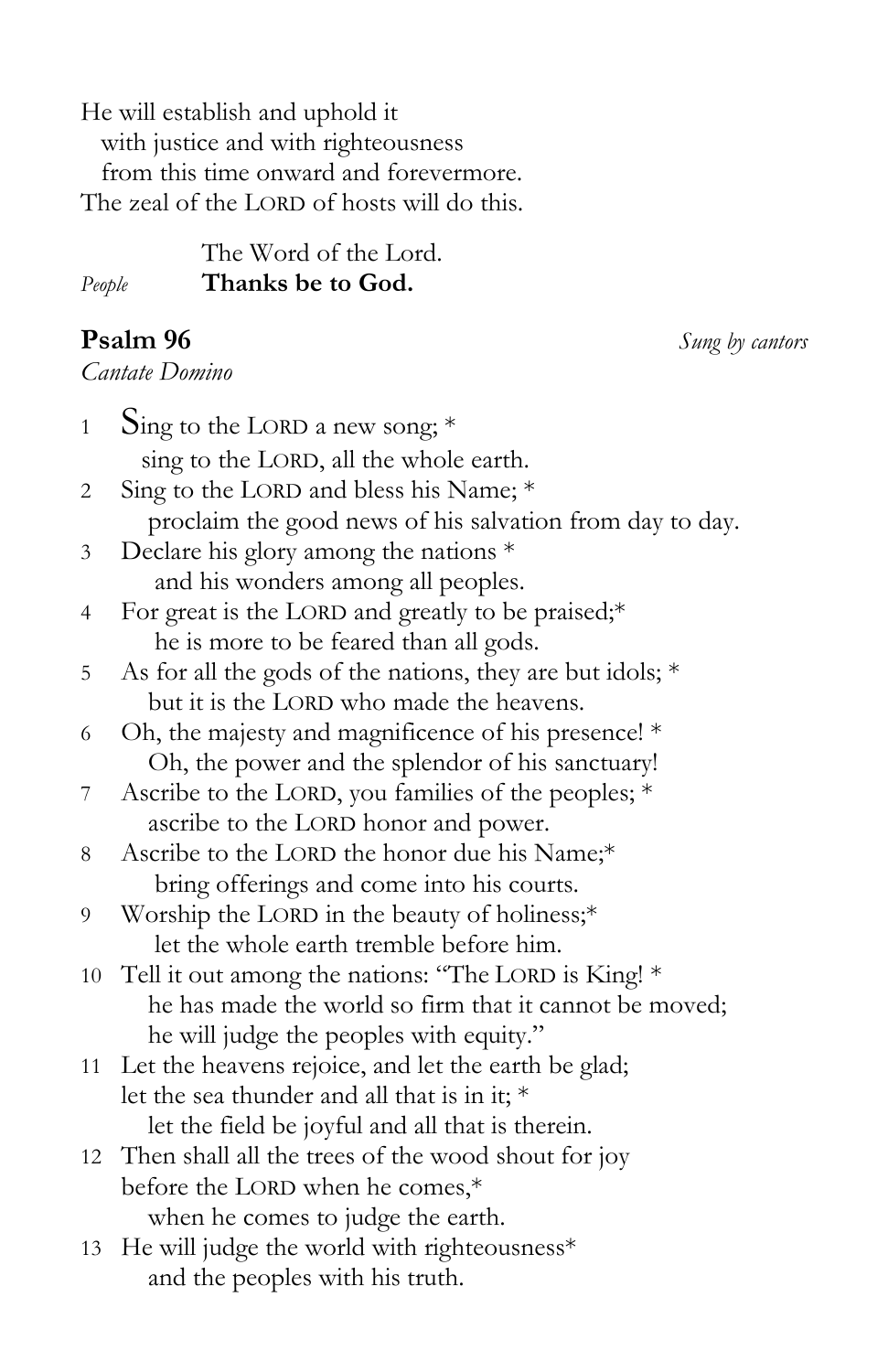*The Reader introduces the second lesson, saying*

A Reading from the letter to Titus.

## **Titus 2:11–14**

For the grace of God has appeared, bringing salvation to all, training us to renounce impiety and worldly passions, and in the present age to live lives that are self-controlled, upright, and godly, while we wait for the blessed hope and the manifestation of the glory of our great God and Savior, Jesus Christ. He it is who gave himself for us that he might redeem us from all iniquity and purify for himself a people of his own who are zealous for good deeds.

The Word of the Lord. *People* **Thanks be to God.**

**Gradual Hymn 79** "O little town of Bethlehem" *vv. 1–2 St. Louis*

1. O little town of Bethlehem, how still we see thee lie! Above thy deep and dreamless sleep the silent stars go by; yet in thy dark streets shineth the everlasting Light; the hopes and fears of all the years are met in thee tonight.

2. For Christ is born of Mary; and gathered all above, while mortals sleep, the angels keep their watch of wondering love. O morning stars, together proclaim the holy birth! and praises sing to God the King, and peace to men on earth.

*Then, [all standing,] the Priest reads the Gospel, first saying*

The Holy Gospel of our Lord Jesus Christ according to Luke. *People* **Glory to you, Lord Christ.**

#### **Luke 2:1–20**

In those days a decree went out from Emperor Augustus that all the world should be registered. This was the first registration and was taken while Quirinius was governor of Syria. All went to their own towns to be registered. Joseph also went from the town of Nazareth in Galilee to Judea, to the city of David called Bethlehem, because he was descended from the house and family of David.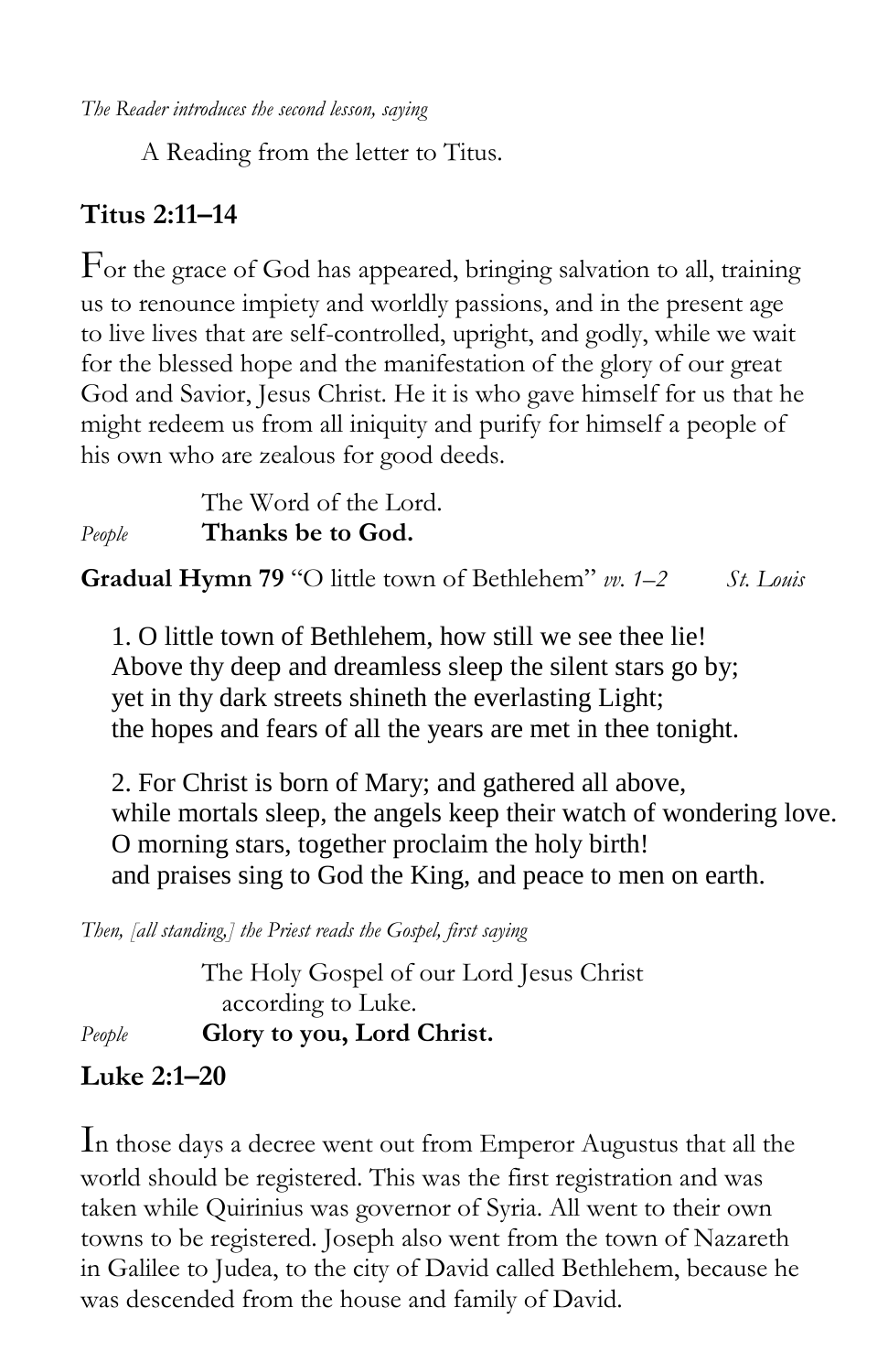He went to be registered with Mary, to whom he was engaged and who was expecting a child. While they were there, the time came for her to deliver her child. And she gave birth to her firstborn son and wrapped him in bands of cloth, and laid him in a manger, because there was no place for them in the inn.

In that region there were shepherds living in the fields, keeping watch over their flock by night. Then an angel of the Lord stood before them, and the glory of the Lord shone around them, and they were terrified. But the angel said to them, "Do not be afraid; for see—I am bringing you good news of great joy for all the people: to you is born this day in the city of David a Savior, who is the Messiah, the Lord. This will be a sign for you: you will find a child wrapped in bands of cloth and lying in a manger." And suddenly there was with the angel a multitude of the heavenly host, praising God and saying,

"Glory to God in the highest heaven, and on earth peace among those whom he favors!"

When the angels had left them and gone into heaven, the shepherds said to one another, "Let us go now to Bethlehem and see this thing that has taken place, which the Lord has made known to us." So they went with haste and found Mary and Joseph, and the child lying in the manger. When they saw this, they made known what had been told them about this child; and all who heard it were amazed at what the shepherds told them. But Mary treasured all these words and pondered them in her heart. The shepherds returned, glorifying and praising God for all they had heard and seen, as it had been told them.

*After the Gospel, the Reader says*

The Gospel of the Lord. *People* **Praise to you, Lord Christ.**

*As the Gospel concludes, the people sing*

**Gradual Hymn 79** "O little town of Bethlehem" *v.5 St. Louis*

5. O holy Child of Bethlehem, descend to us, we pray; cast out our sin, and enter in, be born in us today. We hear the Christmas angels the great glad tidings tell; O come to us, abide with us, our Lord Emmanuel!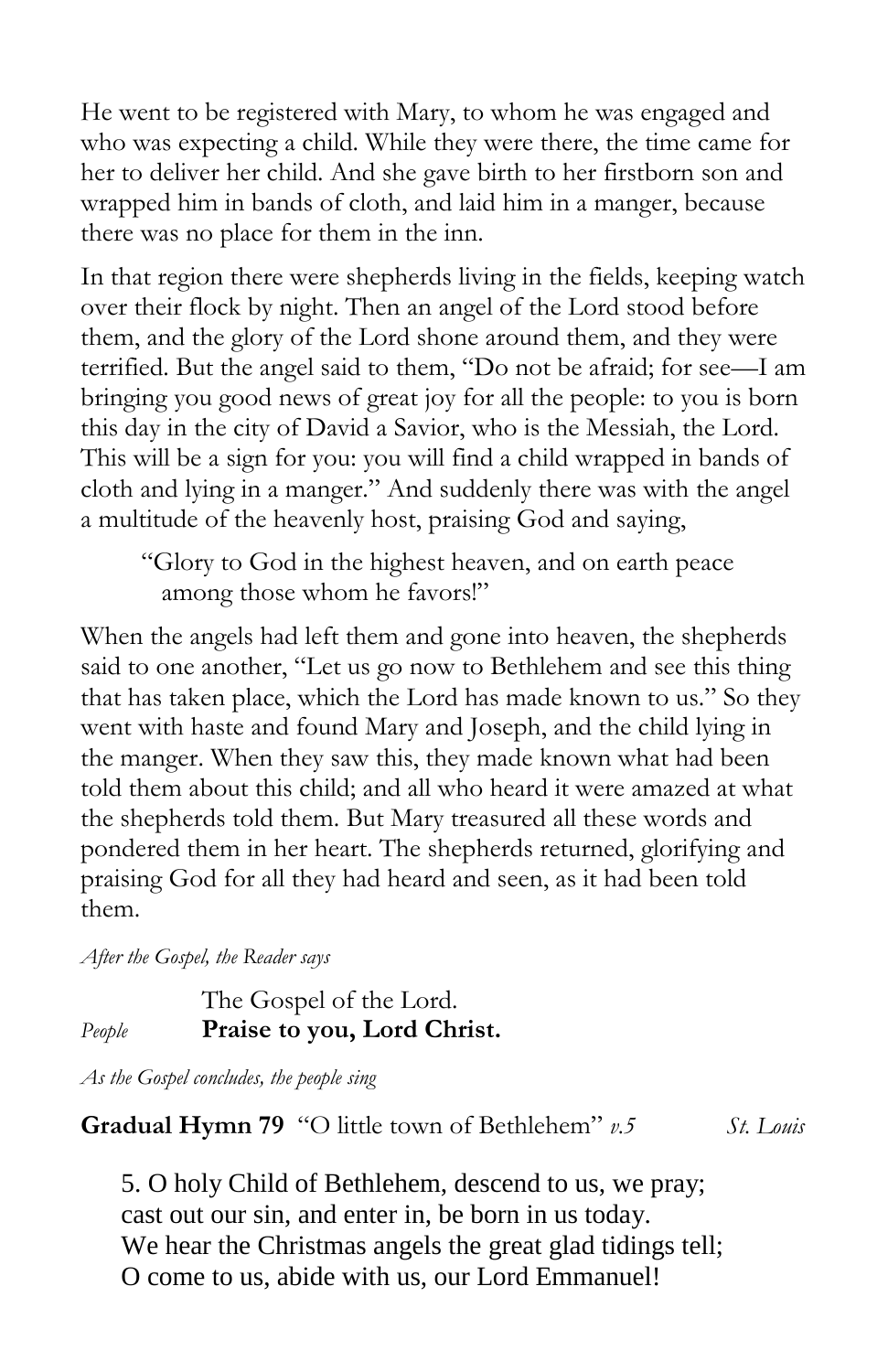**The Sermon** *The Rev. Deborah Rutter*

*[The people may be seated] After the Sermon, there follows, [all standing]*

### **The Nicene Creed**

**We believe in one God, the Father, the Almighty, maker of heaven and earth, of all that is, seen and unseen. We believe in one Lord, Jesus Christ, the only Son of God, eternally begotten of the Father, God from God, Light from Light, true God from true God, begotten, not made, of one Being with the Father. Through him all things were made. For us and for our salvation he came down from heaven: by the power of the Holy Spirit he became incarnate from the Virgin Mary, and was made man. For our sake he was crucified under Pontius Pilate; he suffered death and was buried. On the third day he rose again in accordance with the Scriptures; he ascended into heaven and is seated at the right hand of the Father. He will come again in glory to judge the living and the dead, and his kingdom will have no end. We believe in the Holy Spirit, the Lord, the giver of life, who proceeds from the Father and the Son. With the Father and the Son he is worshiped and glorified. He has spoken through the Prophets. We believe in one holy catholic and apostolic Church. We acknowledge one baptism for the forgiveness of sins. We look for the resurrection of the dead, and the life of the world to come.** 

**Amen.**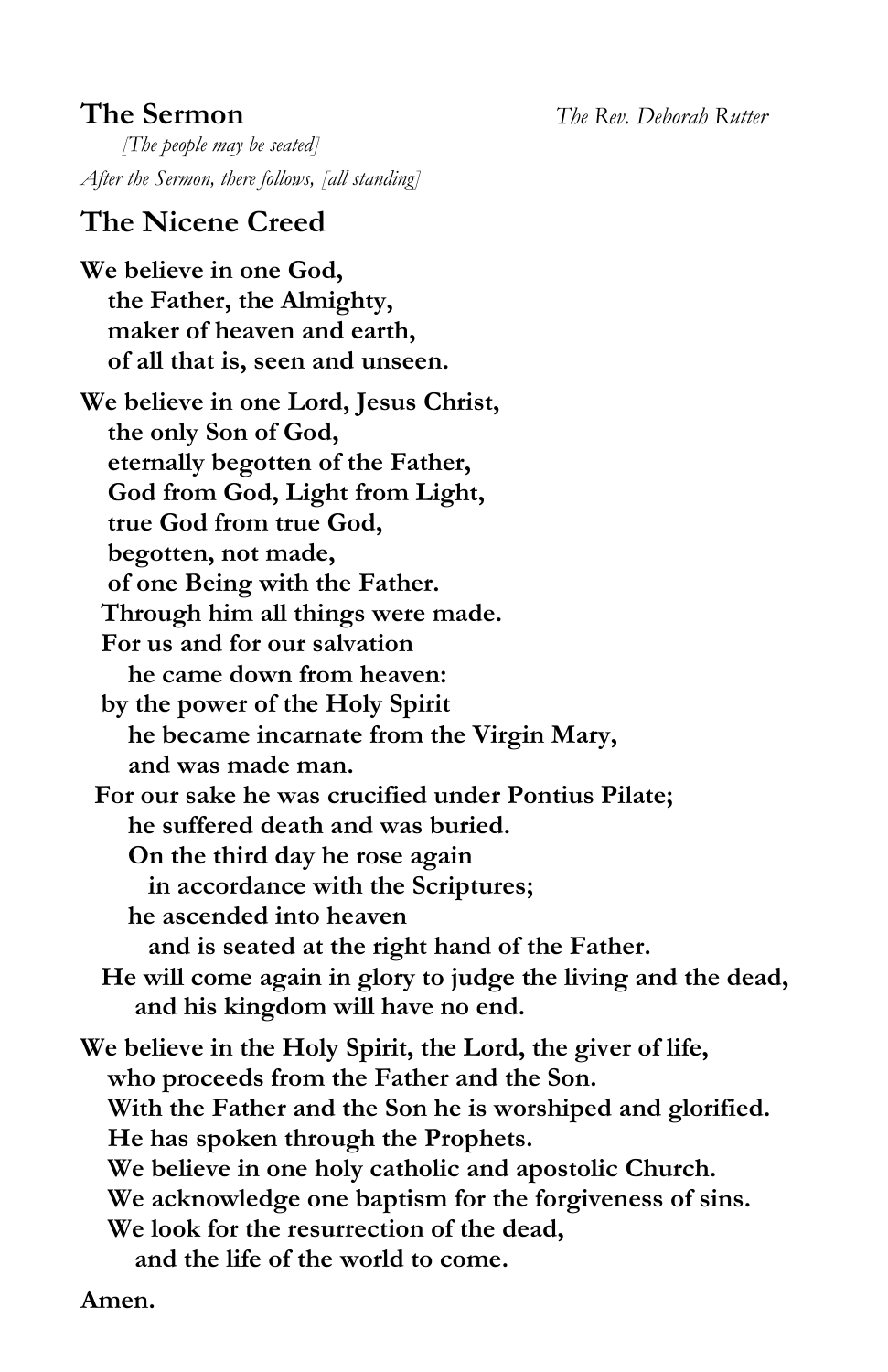*[Kneeling,] prayers are offered for the Church and the World*

# **The Prayers of the People**

Father, we pray for your holy Catholic Church; **That we all may be one.**

Grant that every member of the Church may truly and humbly serve you;

#### **That your Name may be glorified by all people.**

We pray for all bishops, priests, and deacons;

#### **That they may be faithful ministers of your Word and Sacraments.**

We pray for all who govern and hold authority in the nations of the world;

#### **That there may be justice and peace on the earth.**

Give us grace to do your will in all that we undertake; **That our works may find favor in your sight.**

Have compassion on those who suffer from any grief or trouble; **That they may be delivered from their distress.**

Give to the departed eternal rest.

**Let light perpetual shine upon them.**

We praise you for your saints who have entered into joy; **May we also come to share in your heavenly kingdom.**

Let us pray for our own needs and those of others.

*Silence*

*The People may add their own petitions.*

*The Celebrant adds a concluding Collect.*

## **The Peace**

*[All stand.] The Celebrant says to the people*

The peace of the Lord be always with you. *People* **And also with you.**

*Then the Ministers and People may greet one another in the name of the Lord.*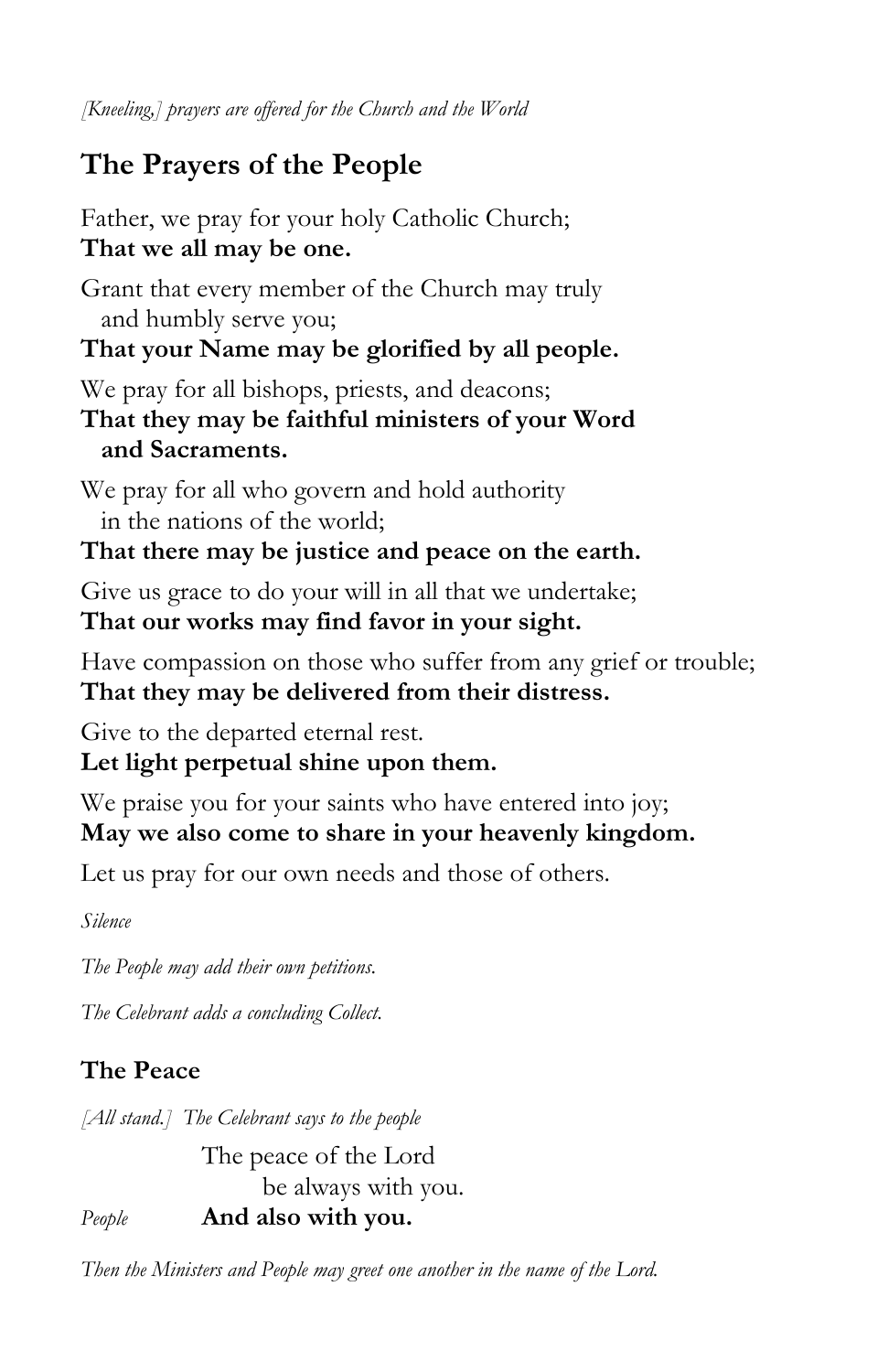# The Holy and Spiritual Communion

*The Celebrant begins the Offertory with a sentence of Scripture.*

**Offertory Anthem** "Still, still, still" *Austrian Folk Tune*

 $\sim$  The Purnell Family

*A time of quiet reflection as we offer ourselves to God in this year of physical separation and prepare ourselves to join in a spiritual communion together with Christ.*

> *Please send your Christmas donation to Good Shepherd Church, PO Box 324, Bluemont, VA 20135*

### **The Great Thanksgiving**

*The Celebrant faces the people and says*

|           | The Lord be with you.                      |
|-----------|--------------------------------------------|
| People    | And also with you.                         |
| Celebrant | Lift up your hearts.                       |
| People    | We lift them to the Lord.                  |
| Celebrant | Let us give thanks to the Lord our God.    |
| People    | It is right to give him thanks and praise. |

*Then, facing the Holy Table, the Celebrant proceeds*

It is right, and a good and joyful thing, always and everywhere to give thanks to you, Father Almighty, Creator of heaven and earth.

Because you gave Jesus Christ, your only Son, to be born for us; who, by the mighty power of the Holy Spirit, was made perfect Man of the flesh of the Virgin Mary his mother; so that we might be delivered from the bondage of sin, and receive power to become your children.

Therefore we praise you, joining our voices with Angels and Archangels and with all the company of heaven, who for ever sing this hymn to proclaim the glory of your Name:

*The cantors sing, using setting S-130 in the Hymnal*

**Holy, holy, holy Lord, God of power and might,** *(repeat)* **heaven and earth are full of your glory. Hosanna in the highest.** *(repeat)* **Blessed is he who comes in the name of the Lord. Hosanna in the highest.** *(repeat)*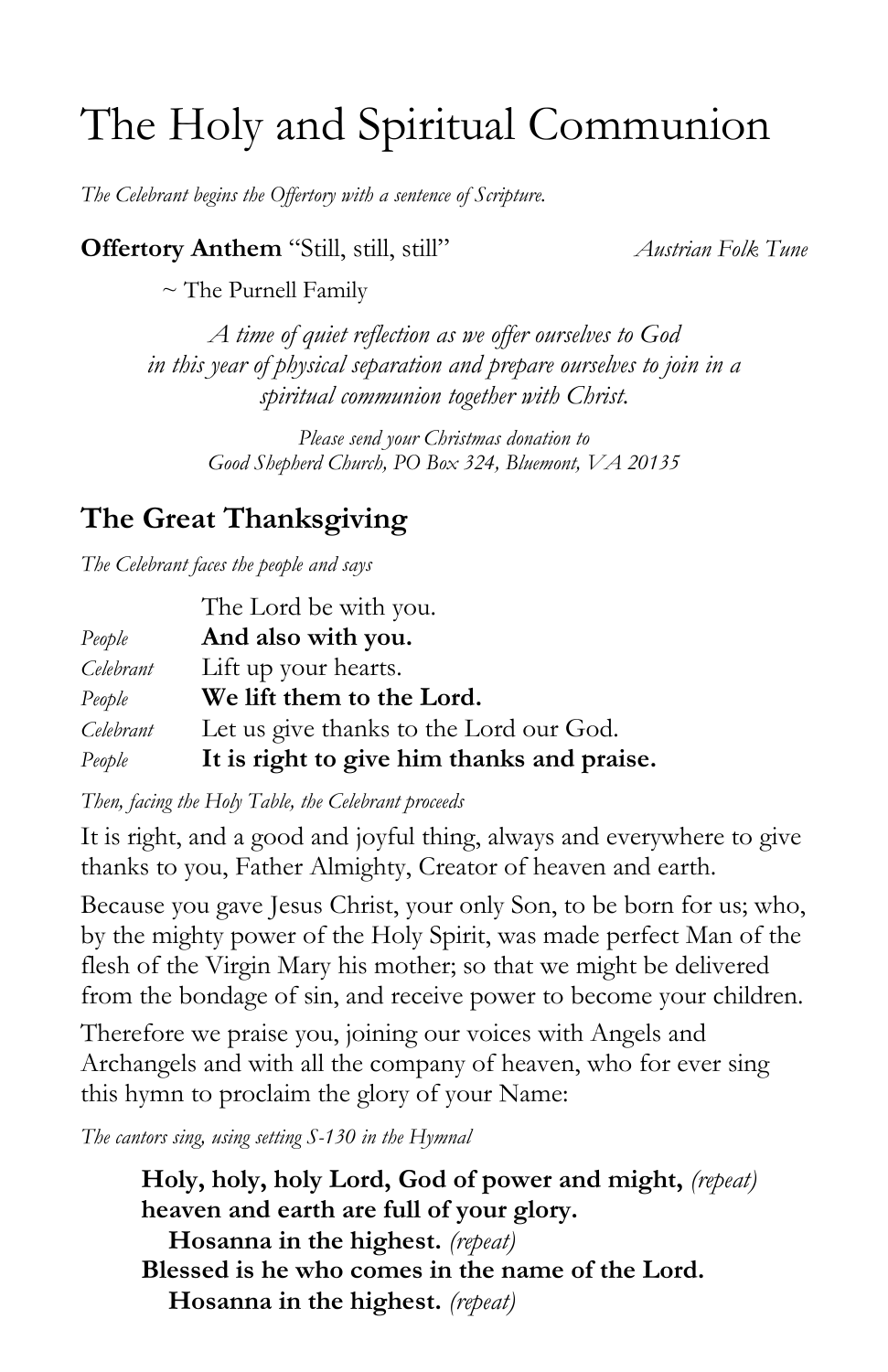#### *Then the Celebrant continues*

We give thanks to you, O God, for the goodness and love which you have made known to us in creation; in the calling of Israel to be your people; in your Word spoken through the prophets; and above all in the Word made flesh, Jesus, your Son. For in these last days you sent him to be incarnate from the Virgin Mary, to be the Savior and Redeemer of the world. In him, you have delivered us from evil, and made us worthy to stand before you. In him, you have brought us out of error into truth, out of sin into righteousness, out of death into life.

On the night before he died for us, our Lord Jesus Christ took bread; and when he had given thanks to you, he broke it, and gave it to his disciples, and said, "Take, eat: This is my Body, which is given for you. Do this for the remembrance of me."

After supper he took the cup of wine; and when he had given thanks, he gave it to them, and said, "Drink this, all of you: This is my Blood of the new Covenant, which is shed for you and for many for the forgiveness of sins. Whenever you drink it, do this for the remembrance of me"

Therefore, according to his command, O Father,

*Celebrant and People*

**We remember his death, We proclaim his resurrection, We await his coming in glory;**

#### *The Celebrant continues*

And we offer our sacrifice of praise and thanksgiving to you, O Lord of all; presenting to you, from your creation, this bread and this wine.

We pray you, gracious God, to send your Holy Spirit upon these gifts that they may be the Sacrament of the Body of Christ and his Blood of the new Covenant. Unite us to your Son in his sacrifice, that we may be acceptable through him, being sanctified by the Holy Spirit. In the fullness of time, put all things in subjection under your Christ, and bring us to that heavenly country where, with all your saints, we may enter the everlasting heritage of your sons and daughters; through Jesus Christ our Lord, the firstborn of all creation, the head of the Church, and the author of our salvation.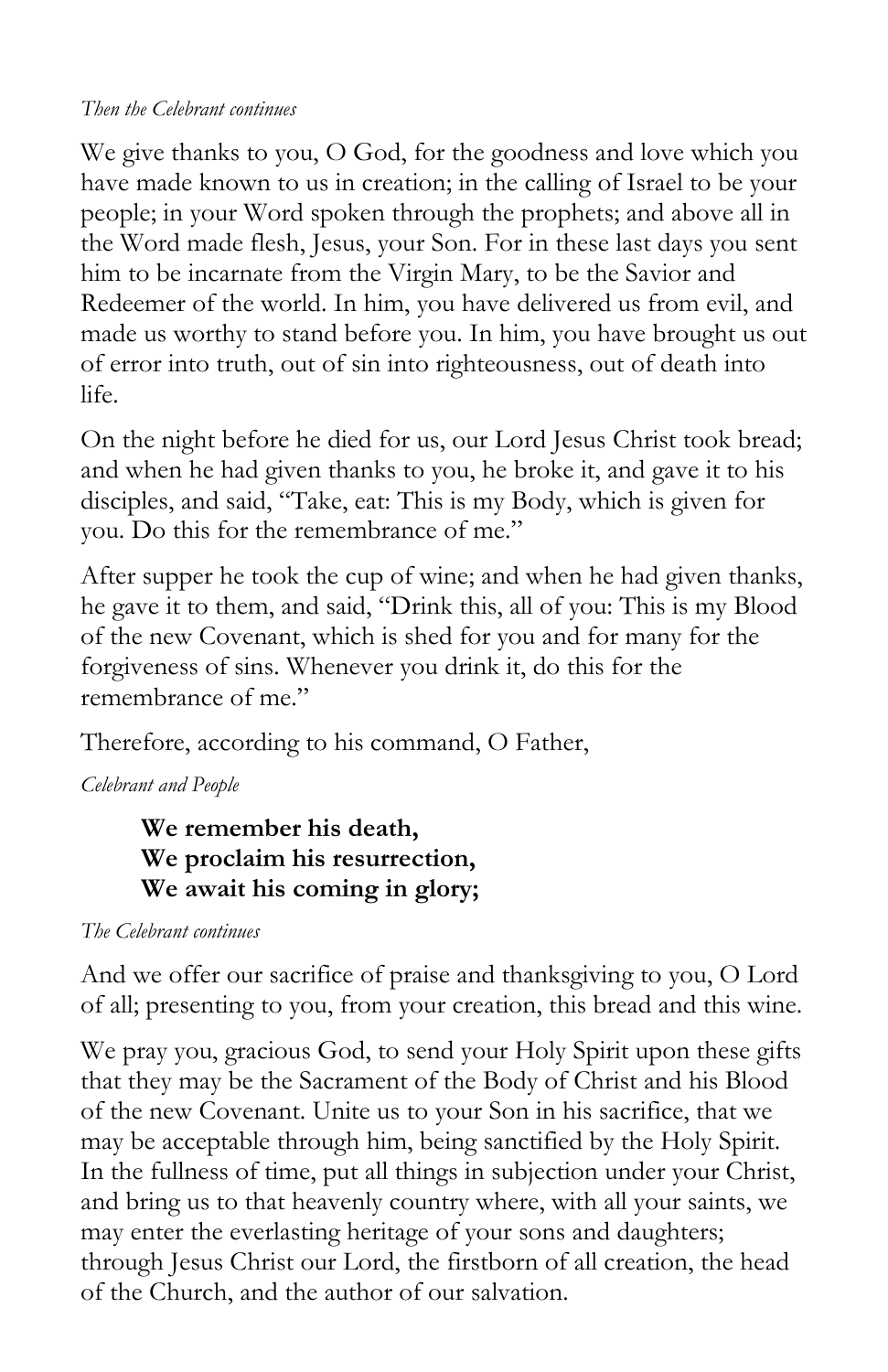By him, and with him, and in him, in the unity of the Holy Spirit all honor and glory is yours, Almighty Father, now and for ever. **AMEN.**

And now, as our Savior Christ has taught us, we are bold to say,

*People and Celebrant*

**Our Father, who art in heaven, hallowed be thy Name, thy kingdom come, thy will be done, on earth as it is in heaven. Give us this day our daily bread. And forgive us our trespasses, as we forgive those who trespass against us. And lead us not into temptation, but deliver us from evil. For thine is the kingdom, and the power, and the glory, for ever and ever. Amen.**

# **The Breaking of the Bread**

*The Celebrant breaks the consecrated Bread.*

*A period of silence is kept.*

*Then, using setting S-154 in the Hymnal, the Cantors lead the People singing*

**Alleluia. Christ our Passover is sacrificed for us; Therefore let us keep the feast. Alleluia.**

# **An Invitation to a Spiritual Communion**

*A spiritual communion is a personal devotional that anyone can pray at any time to express their desire to receive Holy Communion at that moment in which circumstances impede them from actually receiving Holy Communion.*

*The presider gives the following invitation.*

In union, blessed Jesus, with the faithful gathered at every altar of your Church where your blessed Body is offered this day, and remembering particularly the people of Good Shepherd Church and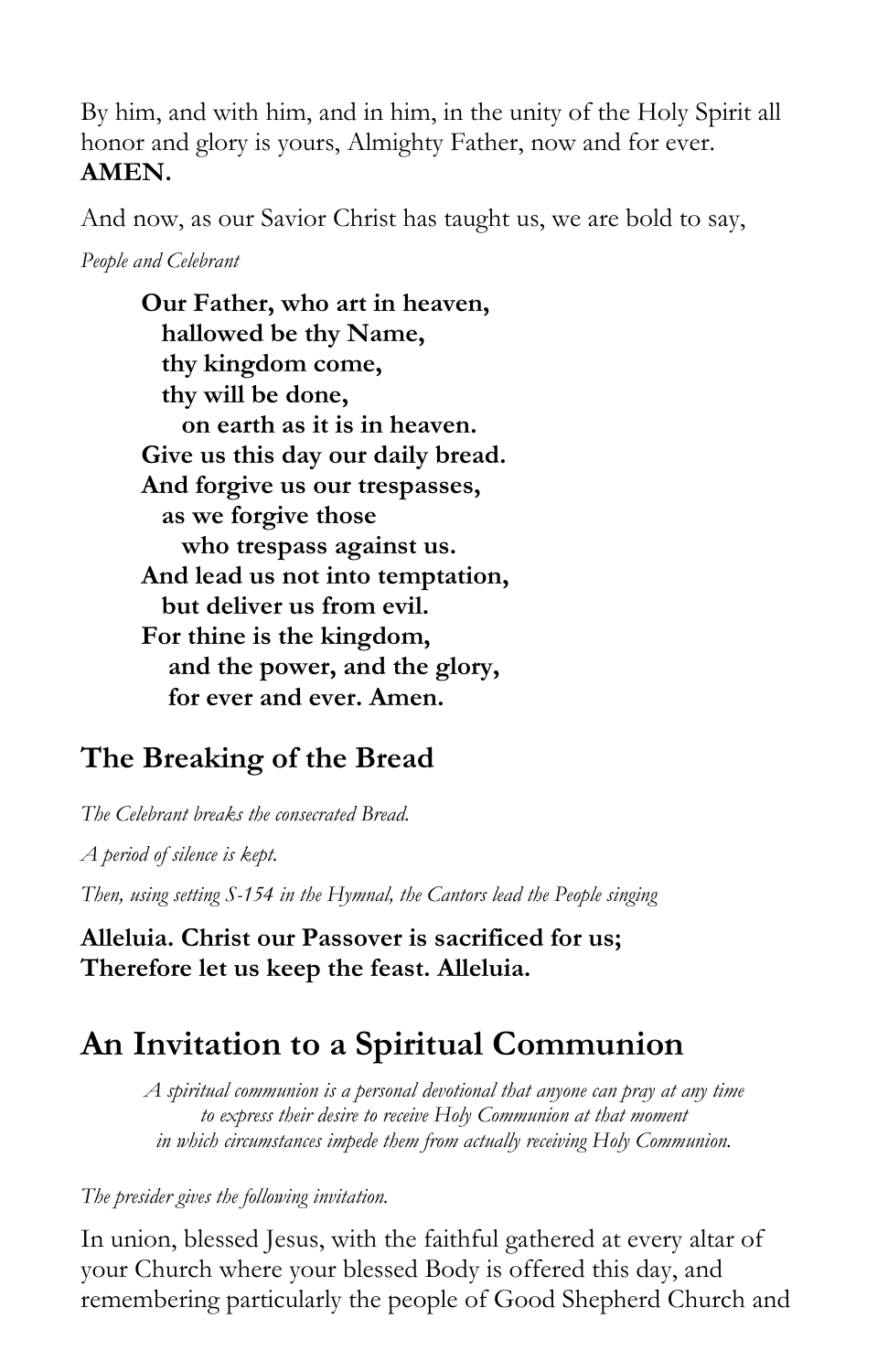the village of Pine Grove, we offer you praise and thanksgiving, for creation and all the blessings of this life, for the redemption won for us by your life, death, and resurrection, for the means of grace and the hope of glory.

## **The Act of Reception**

#### *The presider invites the following prayer to be said by all.*

Lord Jesus, I believe that you are truly present in the Holy Sacrament. And, since I cannot at this time receive communion, I pray you to come into my heart, my soul, and my mind. Let nothing separate me from you; let me serve you in this life until, by your grace, I come to your glorious kingdom and unending peace. *Amen.*

#### *The Celebrant says the following*

The Gifts of God for the People of God. Take them spiritually in remembrance that Christ died for you, and feed on him in your hearts by faith, with thanksgiving.

**Anthem** "The Lord bless you and keep you" *John Rutter*

 $\sim$  Josette

*After the Communion Anthem, the Celebrant says*

Let us pray.

#### **A Christmas Post Communion Prayer**

*Celebrant and People*

God our Father, whose Word has come among us in the Holy Child of Bethlehem: may the light of faith illumine our hearts and shine in our words and deeds; through him who is Christ the Lord. *Amen.*

*The Celebrant invites all to light their candles while singing Silent Night.*